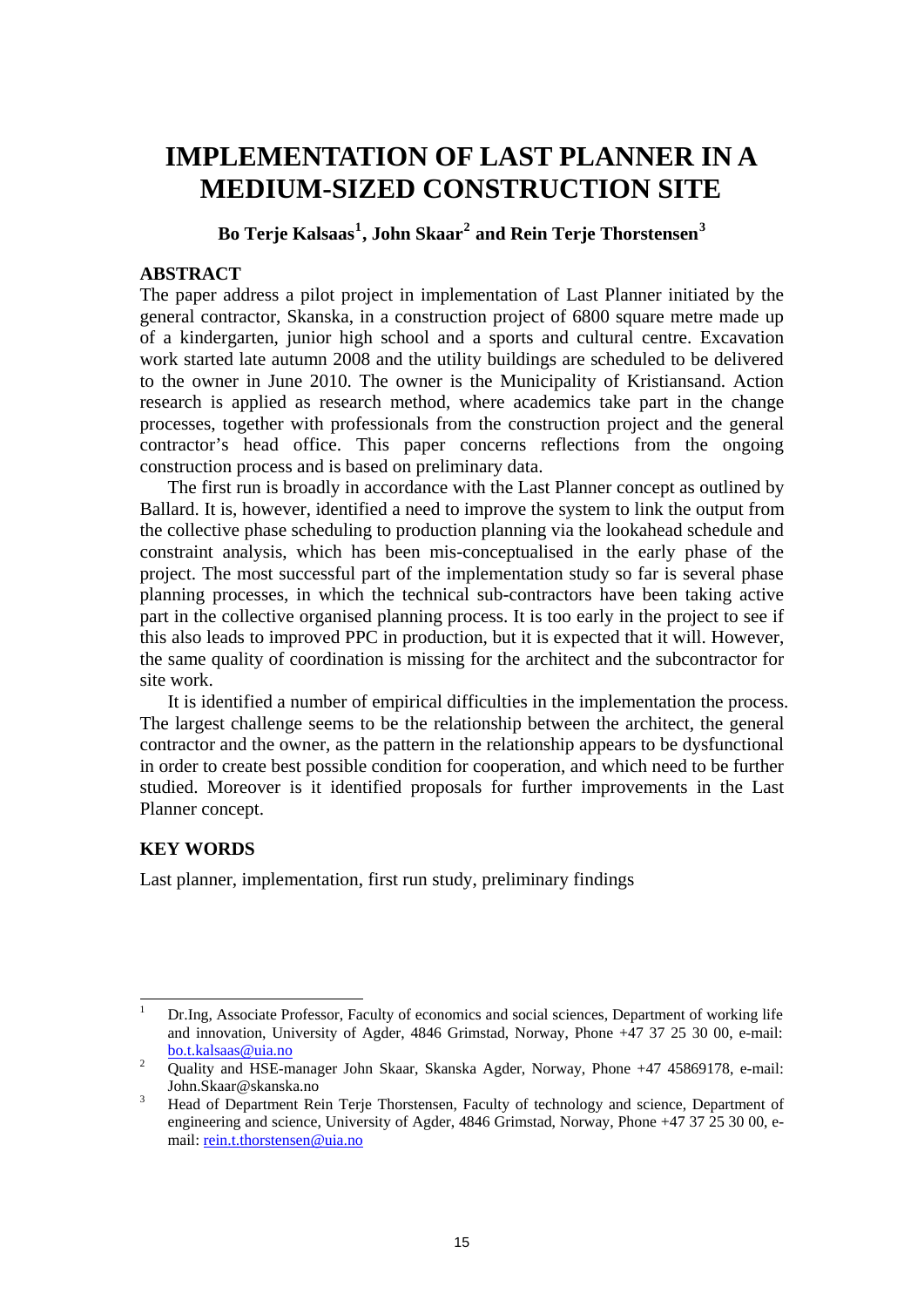#### **INTRODUCTION**

 $\overline{a}$ 

Several of the largest construction companies with operations in Norway show increasing interests to apply lean construction oriented methods in their operations. They are, however, on a rather early stage on that path and implementation seem to take place in pilot cases. An exception might, however, be a competitor to SKANSKA on the Norwegian market, which has decided to go for a full implementation of their version of Last Planner, denoted "Involvement in planning"<sup>[4](#page-1-0)</sup>.

Last Planner has been in development since 1992 (Ballard and Howell 1997 in Ballard 2000) and is associated to the TFV-theory (Koskela et al. 2002), which Ballard (2000) regard to be synonymios to Lean Construction. Hence, the development of Last Planner started up a couple of years after the Lean Production denotation of Toyota's production system was launched in the *Machine that Changed the World* (Womack et al. 1990). The TFV-theory (Transformation-Flow-Value), as in Lean production/Lean construction, is based on a set of principles associated to transformation, flow and creating value for customers, some of the principles are theory based, while others are based on generalization from best practice (Koskela 2000). Central principles are 1) reduction of waste; 2) reduction in lead time; 3) reduction of variation; 4) simplify the value chain; 5) increase flexibility; 6) increase transparency; 7) produce value for customers and 8) involvement of workers and subcontractors in planning and improvement work.

A search in accessible literature reveals insufficient documentation on implementation and evaluation of lean construction techniques. Salem (Salem et al. 2006) pursues human and technical learning through the implementation of lean construction. At a construction site with a duration of six months, a set of lean construction techniques was tested: last planner, increased visualization, first-run studies, huddle meetings, the five S's (Sort, Straighten, Standardize, Shine and Sustain), and fail-safe for quality. Salem concludes on this being a success through better control and more involvement between the general contractor and the sub contractors. A tool for measurement of success and presentation in a spider web diagram is also recommended. Formoso (2006) claims that a multitude of publications focus on the success of Last Planner, and it is indicated that the success of this tool is due to the way it manage commitments. However, it is warned against the tendency to equal Lean Construction to implementation of Last Planner only. Also, it is indicated to be a scarcity of quantitative studies that assess Last Planners impact in the performance of construction projects, and properly discussions on the core ideas that underlie this system.

An example of reducing waist in the construction industry could be to reduce waist of time, which is claimed to be some 40 % of total working time on construction projects in Norway<sup>[5](#page-1-1)</sup>, hence reduction of waste will also reduce the lead time. To reduce variation could be to establish standardised procedures for project planning,

Proceedings for the  $17<sup>th</sup>$  Annual Conference of the International Group for Lean Construction

<span id="page-1-0"></span><sup>4</sup> Veidekke (October 2008). Involvement in planning. From 6 pilots to 27 learning projects (translated by the authors)<br><sup>5</sup> The figure is not well documented, but is of a kind that goes from mouth to mouth and being referred

<span id="page-1-1"></span>to as fact in presentations in different professional gatherings to demonstrate how inefficient the construction industry is.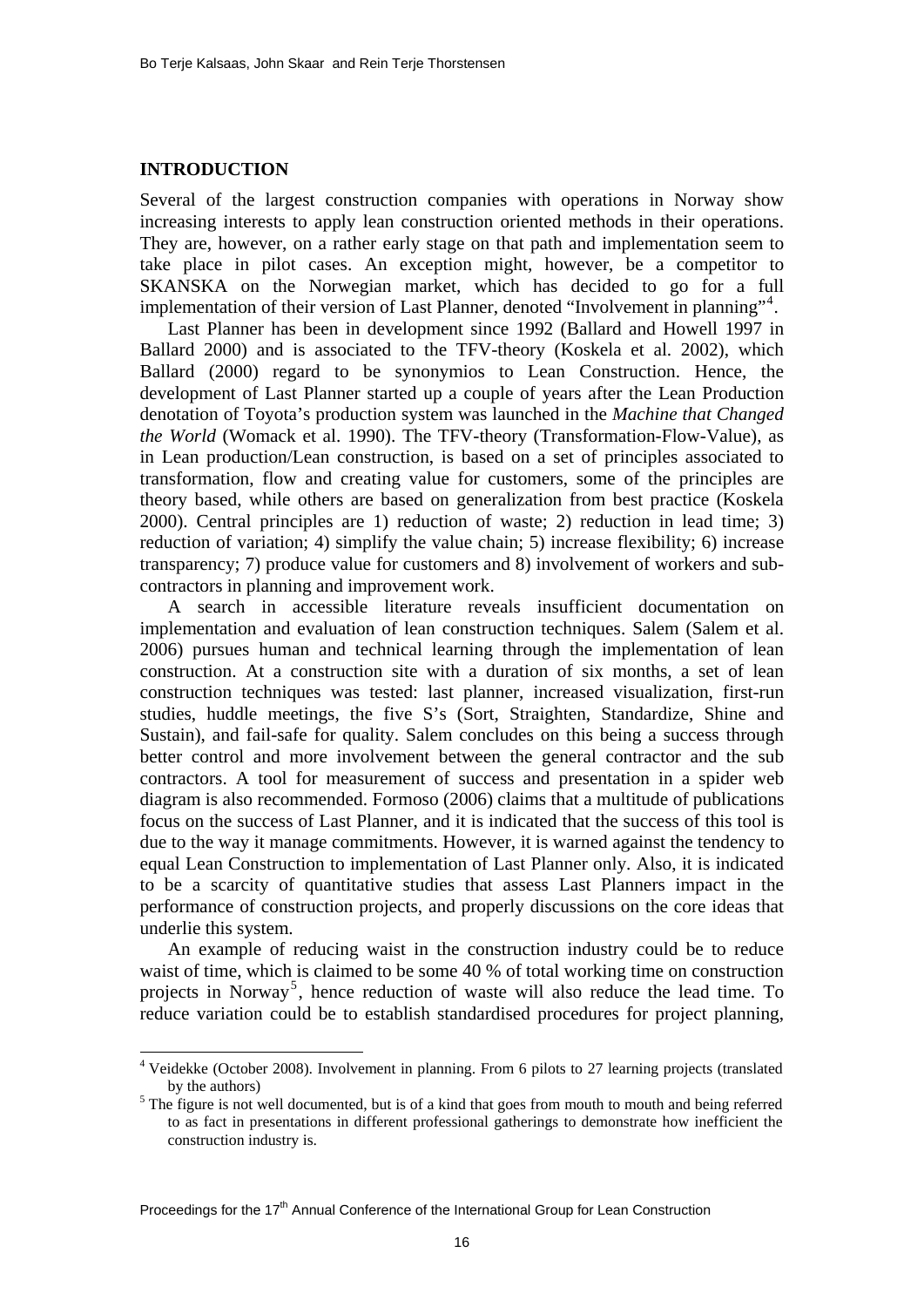evaluation and continuous learning, which is at the very heart of "Last Planner". To increase transparency includes making information about drawing, plans and performance easy accessible for all stakeholders in the actual project. Customers in lean thinking are also the supply of materials or work to a downstream process, which in construction could be carpenters delivery of work to electricians. Involvement by suppliers and workers is a central characteristic of lean thinking in order to make work and material flow with small buffers. That aspect could also be seen as a value by itself, which are focused in Scandinavian context in cooperation between employers and labour unions.

In this paper we address a Norwegian pilot case<sup>[6](#page-2-0)</sup> where SKANSKA Norway is the general contractor company. Research on Havlimyra (2008-2010) is a pilot-case conducted in collaboration between SKANSKA Norway<sup>[7](#page-2-1)</sup> and University of Agder. SKANSKA Finland has, however, experience from applying Last Planner for several years, and there are initiatives to diffuse their knowledge to other SKANSKA regions. SKANSKA Norway is one of the largest construction companies in Norway. The studied case, Havlimyra, includes a new junior high school, together with a kindergarten and a sports and cultural centre. Total area of these utility buildings is app  $6800m^2$ . The erection of these utility buildings is our study object. Havlimyra is a suburb in Kristiansand, which is the capital of the South Coast region of Norway.

The research focus of the case study is to discuss and reflecting on preliminary findings up against the concept of Last Planner. We consider the originally Last Planner Concept in particular as spelled out by Ballard (2000).

Action research (see for example Reason and Bradbury 2001) is applied as research method where academics take part in the change process as such together with professionals from the construction project and the general contractor's head office. The action research process includes reflections on theory and empirical findings to be reported to the international research community.

## **LAST PLANNER PRODUCTION CONTROL**

 $\overline{a}$ 

A critique of the predominant production control system in the construction industry is the point of departure in Ballard's (2000) doctoral thesis addressing the Last Planner system of production control.

He point out the difference between a claimed traditional approach to keep costs and schedule under control by detecting negative variances from target, so corrective actions can be taken (Diekmann and Trush 1986). Ballard holds that reactive approach up against the more proactive approach conceptualised in Last Planner, "in which the purpose of control is to cause events to conform to plan" and to "replanning" when events cannot be conformed" (p. 2-7).

Time management in the traditional approach is identified to consist of activity definition, activity sequencing, activity duration estimating, schedule development and schedule control, which in Ballard's interpretation by referring to PMI (1996) is entirely a focus on transformation, not on flow or value generation approaches as in

<span id="page-2-0"></span><sup>&</sup>lt;sup>6</sup> Financially supported by a Norwegian research program aiming to reduce cost in the construction industry (www.byggekostnader.no). <sup>7</sup> [www.skanska.com/](http://www.skanska.com/) Skanska Norway is a 100% owned Daughter Company of Skanska AB. Skanska

<span id="page-2-1"></span>AB is noted on the Stocholm Stock Exchange.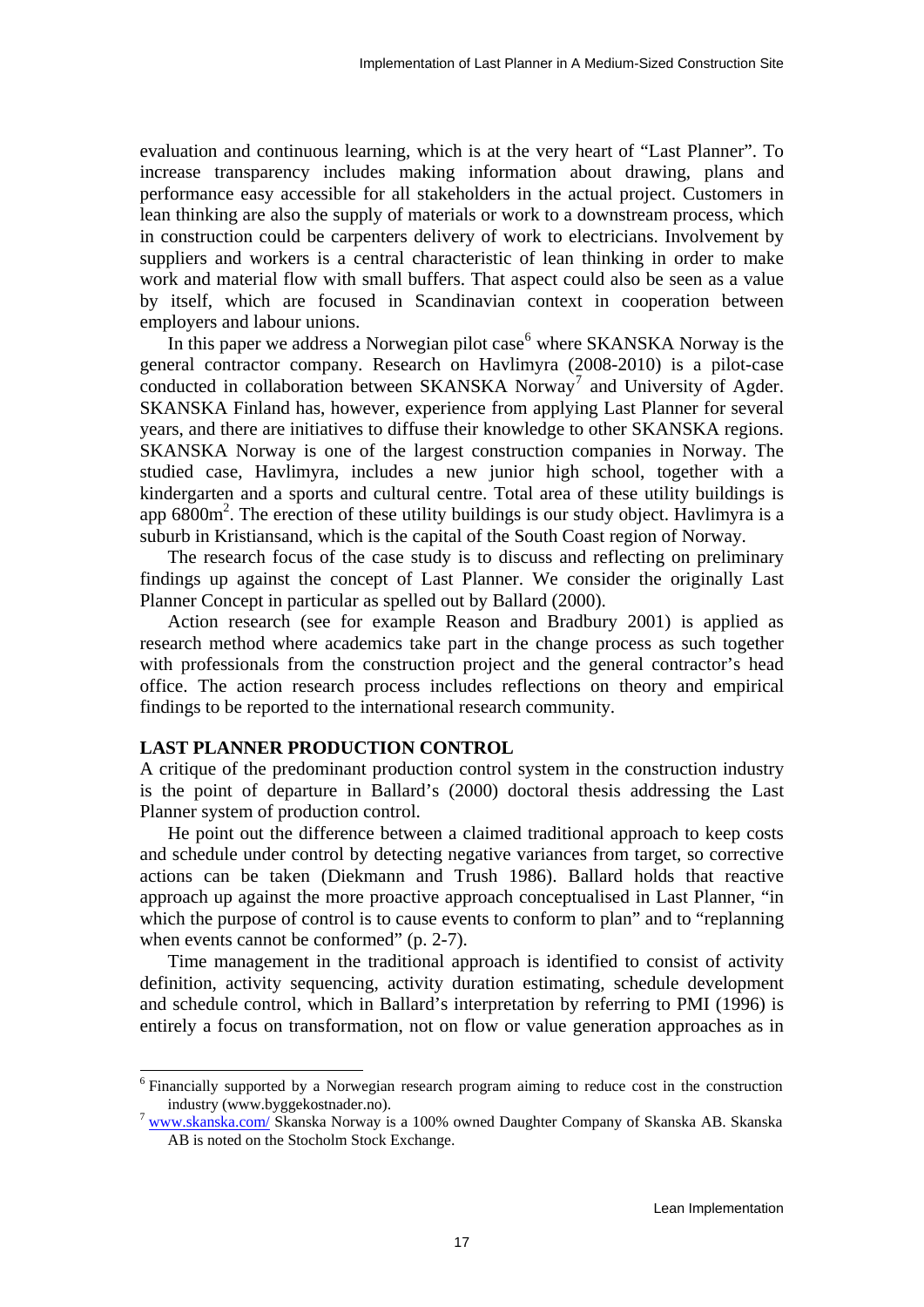lean thinking. He conceives a project to be a temporary production system linked to other temporary and permanent production system for material, equipment, labour, etc.

Furthermore is it made effort by Ballard to demonstrate inconsistency in traditional project control regarding time and cost (resources) for which utilization of resources are planned through cost control systems aimed at efficient use of resources, which is productivity per se. On the other hand the objective of time control is production or progress, not productivity. Moreover is it applied earned value systems for handling the relationship between productivity and production/progress and the phenomena that progress and expenditure of resources need not coincide, which leads to measurement of production up against schedule. "The obvious weakness in this control mechanism is that projects may exhibit budget productivity and be on the earnings plan, but not be doing the right work in the right way at the right time" (Ballard 2000, p. 2-9). This leads also to weakness in terms of lack of integrated quality control, according to Ballard, as work might being produced that does not confirm to product quality requirements or to process quality requirements (out of sequence), and quality control is established as a separate control mechanism. Moreover is it claimed that quality control lack customer focus in the traditional approach.

Finally does Ballard forward critique to how the traditional control approach apply Work Breakdown Structure (WBS), which provides a framework for integrated schedule and cost planning, but which is not capturing the production process as such. The author aims to structure work for "flow and assembly, not only for budgeting and monitoring"  $(p. 2-10)$ .

#### **THE LAST PLANNER CONCEPT**

The "Last Planner" is the person or team that produces construction assignments of work to be carried out. The "assignment plan" is unique by being a production plan that drives direct work, not production of other plans. Ballard argues that Last Planner production control system "is a philosophy, rules and procedures, and a set of tools that facilitate the implementation of those procedures".

He conceptualise the procedure part to make up two components: production unit control and work flow control. The first addresses assignment of work organized as a process of continuous learning, while the second addresses improvement of flow of work in the best achievable way across production units in term of sequence and rate. In concrete terms we might sum up the Last Planner concept as follows:

- 1. The weekly assignment plan (production plan/work plan) is made up by selecting, sequencing and sizing of work the last planners know can be done, which is carried out on basis of a workable backlog of production activities. It is also a part of the concept that the production plan is evaluated every week by measuring percent plan completed (PPC), which gives a feedback to continuous learning from reasons why the plan possibly was hampered. The weekly assignment plan is updated every week for 2-3 weeks time period, such that the first week is the production plan.
- 2. The lookahead plan is a schedule covering 3 to 12 weeks beyond the assignment plan. The output of the lookahead process is the maintenance of a workable backlog (sound activities) for the weekly production plan. It is based upon decomposing master schedule activities into work packages

Proceedings for the 17<sup>th</sup> Annual Conference of the International Group for Lean Construction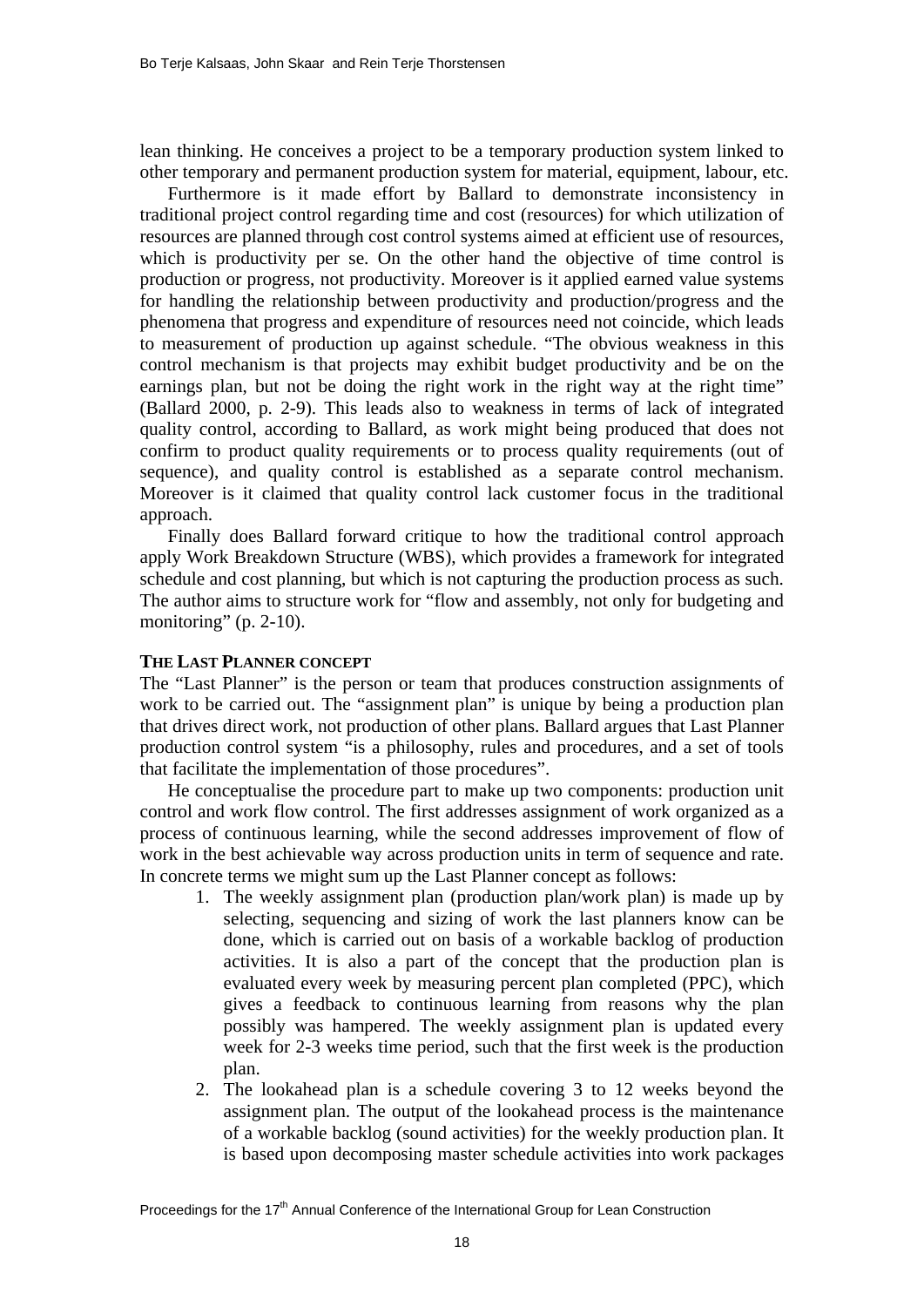and operations aiming at shaping flow sequence and rate, capacity planning and developing detailed methods for executing work. Each assignment in the lookahead process is subject to constraint analysis to identify what must be done in order to make it ready for execution and flow. The main coordination between the general contractor and subcontractors is handled in the lookahead process.

Ballard (2000) also mention that it is often beneficial to bridge the master plan and the lookahead plan by a "phase schedule" that serves to coordinate actions that extend beyond the chosen lookahead time window, as the lookahead schedule is not a simple derivate from the master schedule. A phase schedule is best done collectively by a team that is to do the work. This element of the Last Planner concept is, however, not emphasised in the outline by Ballard.

#### **REFINING RESEARCH QUESTIONS**

Research questions we like to answer in our analysis are:

- 1. Is the application of Last Planner in the studied project in accordance to the theory and which parts needs to be developed further?
- 2. Which are the main difficulties in implementation of Last Planner?
- 3. How is coordination being taken care of between the general contractor, sub-contractors, design, engineering and the client?

#### **PRELIMINARY FINDINGS AT HAVLIMYRA**

The larger Havlimyra is a new housing estate in Justnes suburb, situated 7,5km north of Kristiansand, which is the capital of the South Coast region of Norway. A total of 1100 new residences are under development, including technical infrastructure for water, wastewater and transportation. Today, Justnes suburb lacks a junior high school. Students are being transported to a city center school in Kristiansand, which is already overcrowded.

As part of the Havlimyra housing estate, a new junior high school is being built, together with a kindergarten and a sports and cultural centre. Total area of these utility buildings is app 6800m<sup>2</sup>. Kristiansand municipality is the owner, while Skanska is hired as total contractor. Skanska execute management and concrete- and woodworks, while hiring subcontractors for architecture and all other trades. The erection of these utility buildings is our study object.

Foundations for the buildings are slabs made from traditionally poured concrete. Erection system is a combination of steel and precast concrete pillars, steel beams, and a minority of walls in traditionally poured concrete. Storey floors are precast concrete elements. Outer walls are mainly covered with wood, while inner walls are covered with a variety of environment-friendly materials.

The project is submitted to new and strict regulations concerning energy efficiency for the buildings, and HSE (Health, Safety and Environment) for the construction works. This includes restriction of waste down to 18 kg/m<sup>2</sup>, which also should be separated into fractions. Penalty for violation is significant. The HSEregulations also claim the buildings to be impervious and dried down to a certain level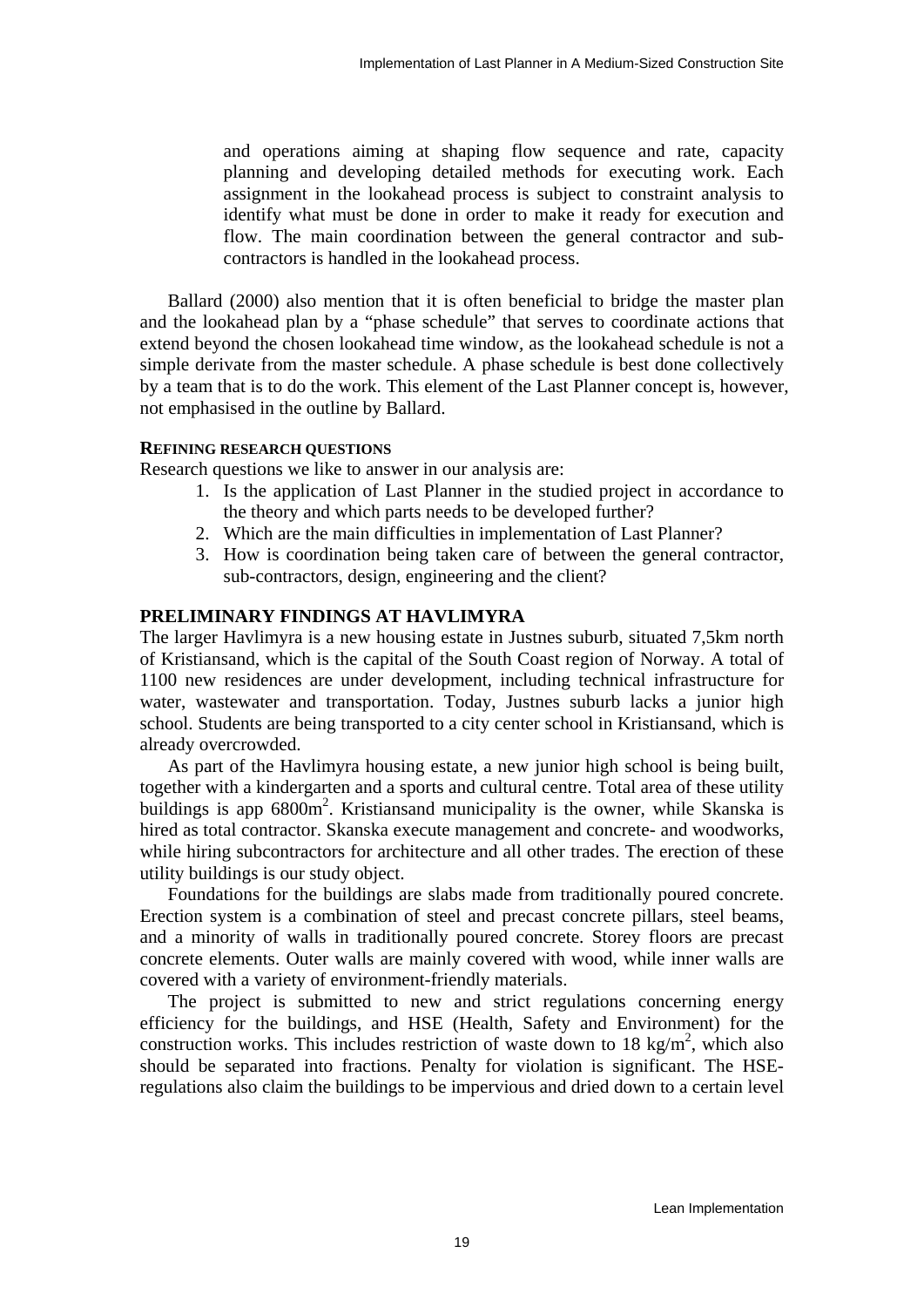of humidity, before any interior is mounted.<sup>[8](#page-5-0)</sup> Hence, HSE-regulations influence the planning and organization of all works. Erection started in October 2008, and handover will take place June 2010.

Figure 1 illustrates the constructed enterprise model in studied construction project.



Figure 1: Enterprise Model For Skanska's Havlimyra Project

The responsibility of design was transferred to General contractor after a preliminary design phase. But payments are still controlled by the developer in relationship to the architect based on the initial fixed contract. Excavation and earthmoving have a hybrid contract, where the subcontractor takes responsibility for the excavation masses, but based on drawings from the general contractor.

#### **LAST PLANNER AT HAVLIMYRA**

 $\overline{a}$ 

Figure 2 illustrates an overview of the Last Planner planning hierarchy which is partly implemented in the construction project by influencing adjustments to the existing project management stile. The different elements are in more detail critical discussed below.

<span id="page-5-0"></span><sup>&</sup>lt;sup>8</sup> Also embedded in Norwegian Standard regulations and in Consulting engineers association's norm for construction.

Proceedings for the 17<sup>th</sup> Annual Conference of the International Group for Lean Construction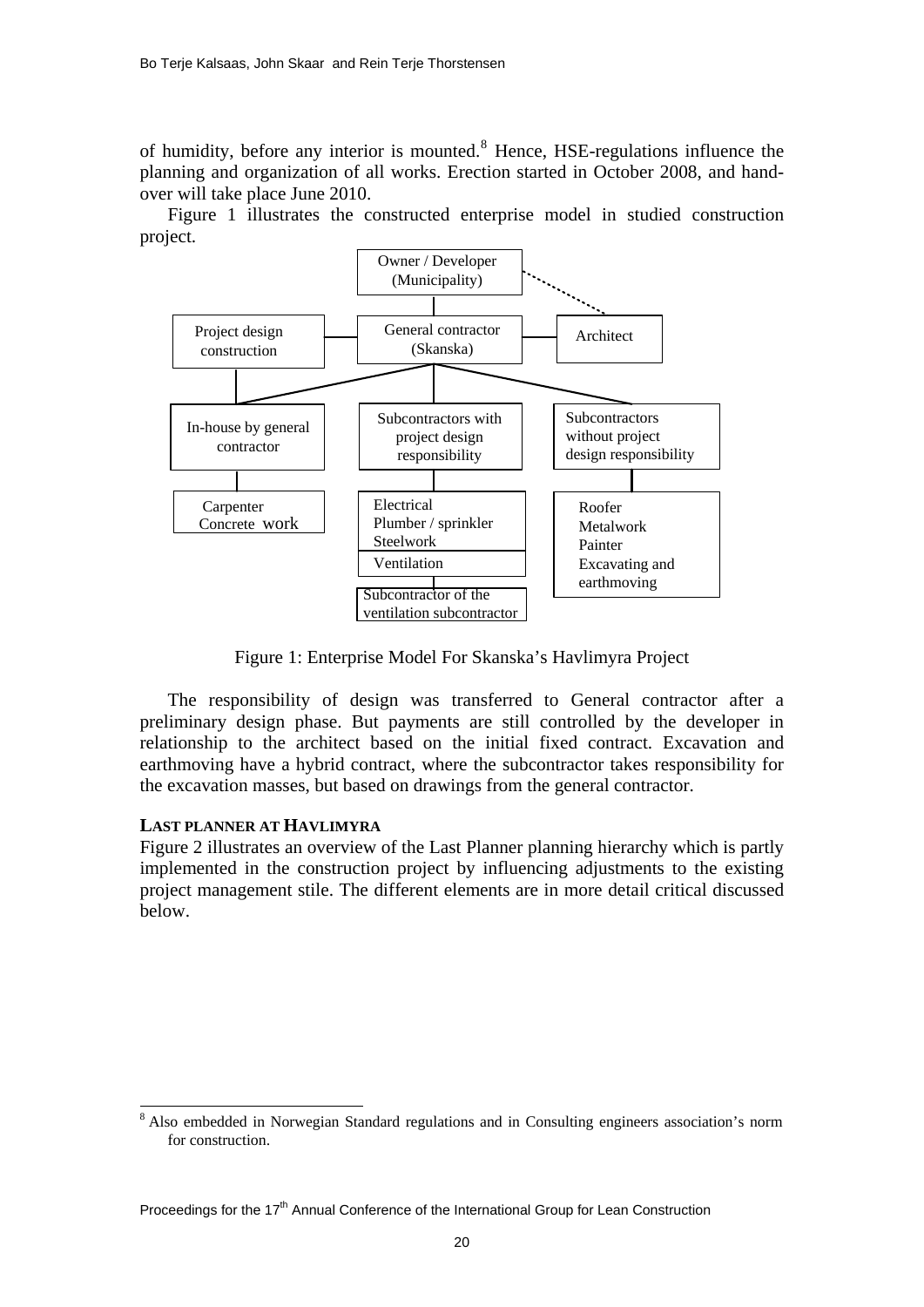

Figure 2: Overview of Last Planner Application at Havlimyra

## **PRODUCTION PLANS**

Production plan reliability is illustrated by the indicator Percent Plan Completed (PPC) in Figure 3 for the period between the first working week in 2009 and the Easter holiday in week 15. Average PPC is found to be 65 %.



Figure 3: Indication of Production Plan Reliability

The data cover work (carpenter and concrete) done by craftsmen employed directly by the general contractor. The craftsmen are paid by performance (volume and quality) and are permanent employed. Carpentry and concrete work includes three squads, two for carpentry and one for the concrete work. Hence, the underlying weekly production plans are made up by three different foremen and squad-bosses, which are aggregated in Figure 3. The production plan is updated every Thursday/Friday and cover a period of three weeks (Figure 4). It is the first week in the three week plan that is denoted the production plan and for which reliability is indicated by measuring PPC.

The underlying data, though limited, indicates that the concrete squad achieved more reliable production plans than the carpenters. They joined the Last Planner way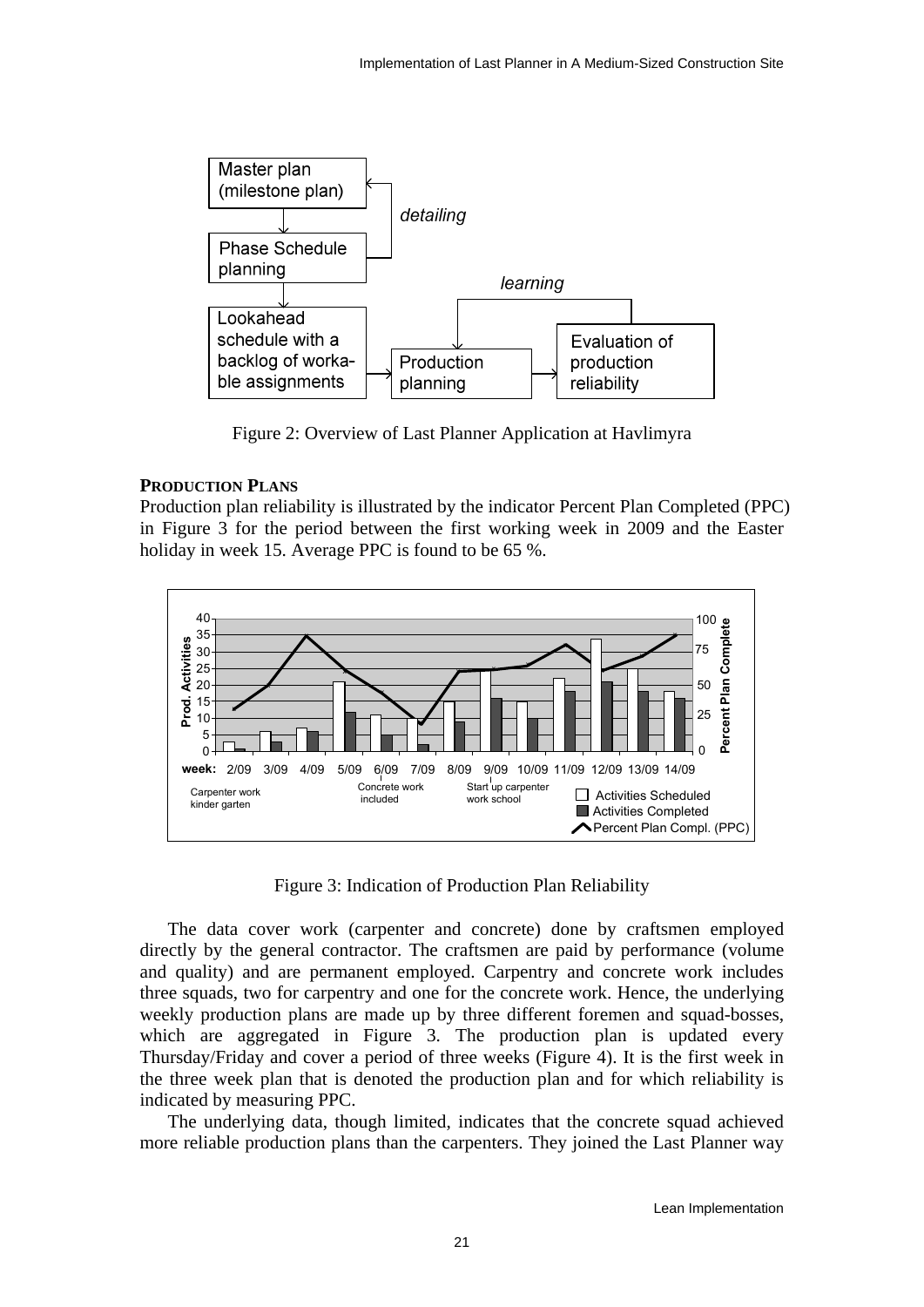of planning in week 5 and had a very low score the first three weeks (38 %, 29 % and 14 %), but in week 8-14 the squad have achieved an average PPC of 84 %. However, when we look into reasons for low score the first three weeks we find that it was caused by late delivery of work by subcontractors, but also caused by sickness absence and rough weather conditions, while later work appears to have been less dependent on contributions from subcontractors. Also, the squad has been strengthened with a more experienced foreman.

Table 1 sum up revealed reasons for why activities in the aggregated production plan is not completed in accordance to schedule.

| <b>Reason</b>          | N <sub>O</sub> | $\frac{0}{0}$ |
|------------------------|----------------|---------------|
| Labour shortage        | 26             | 35            |
| Plan                   | 23             | 31            |
| Sub-contractors        | 9              | 12            |
| Materials              | 7              | 9             |
| Engineering and design | 4              | 5             |
| Weather                | 4              | 5             |
| Craft                  | 2              | 3             |
| Client                 | 0              | 0             |
| Equipment              | 0              | 0             |
| <b>SUM</b>             | 75             | 100           |

Table 1: Reasons For Activities Not-completed

The Pareto sorted data in Table 1 uncover that 2/3 of the reasons can be traced back to shortage of labour and the plan it self. Shortage of labour covers underlying reasons such as different forms of sickness absence  $\overline{9}$  $\overline{9}$  $\overline{9}$  and redistribution of labour between projects ordered by the general contractor. Absence due to sickness might be a significant factor for reduction in capacity, which is difficult to foresee. Hence sound activities might be transformed to unsound in the production plan if extra manpower is unavailable. The plan is interpreted to be the reason for incompletion due to failure to complete according to rates and changes in priority.

In particular for carpentry, the data indicate difficulties for the craftsmen to identify activities and relate these to productivity rates. It is claimed by respondents that the carpenters are less used to be working against milestones. This is a significant difference to the concrete squad, also including iron fixers, who make up their concrete schedule for the week, which is despatched as delivery orders to the assigned supplier of pouring concrete. The squad makes a lot of effort to keep up with sheathing and iron fixing to fulfil the concrete schedule, also by applying overtime. The progress in concrete work is moreover optimised by utilizing system sheathing which is a limited resource. That is why it is so important to pour concrete at the end of the working day, for reusing the system sheathing the following morning. We

 $\overline{a}$ 

<span id="page-7-0"></span> $9<sup>9</sup>$  In Norway there are generous welfare regulations that allow people to be home with sick children, etc. while full paid. People also get full pay from the first day they are on sick-leave. The rate of sickness absence is 3-10 % in the construction industry. At the studied project the rate is about 3 %.

Proceedings for the 17<sup>th</sup> Annual Conference of the International Group for Lean Construction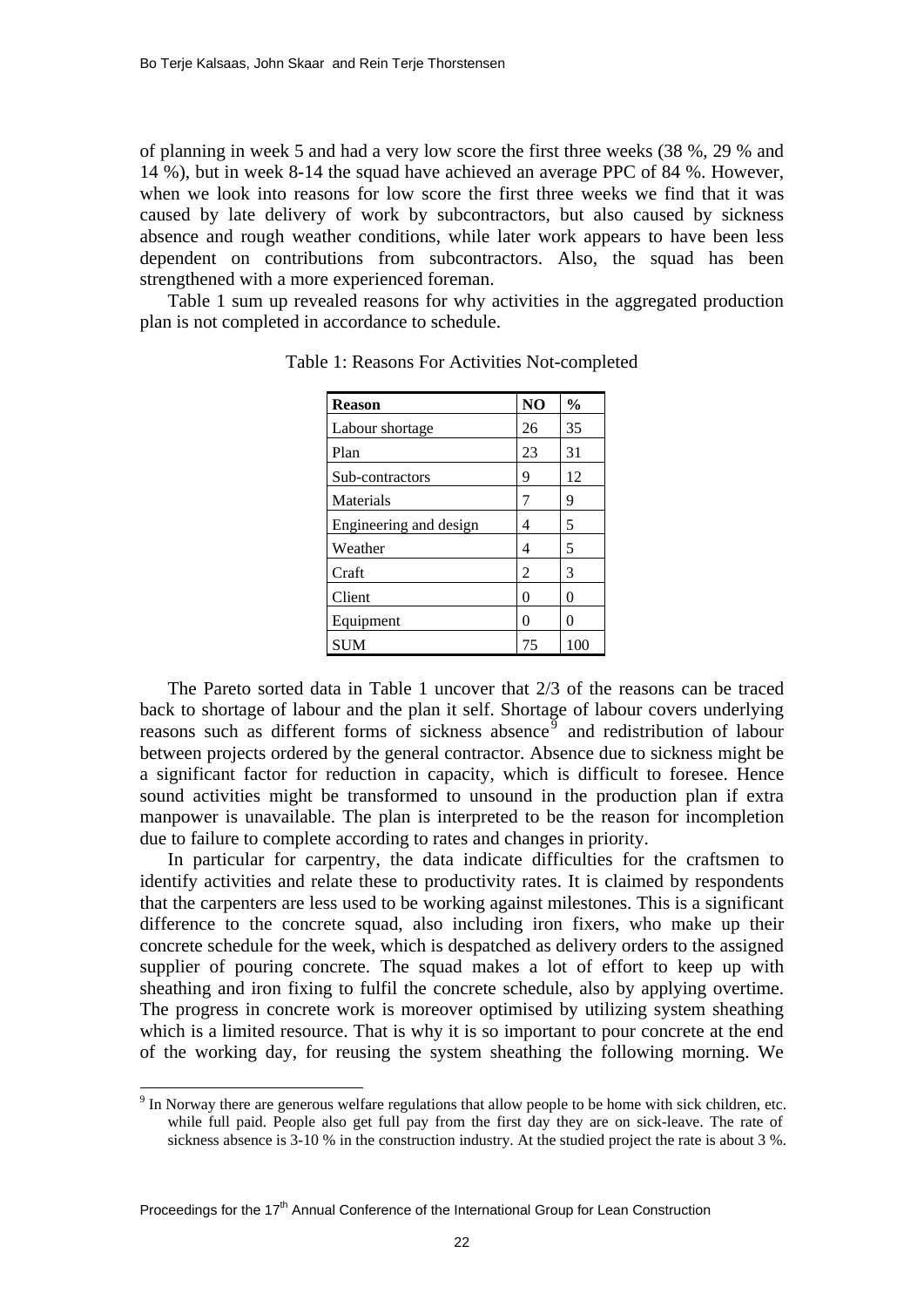might use the metaphor of a heavy vehicle for the concrete works, which moves on and setting the phase of flow, not waiting for subcontractors as electricians or plumbers. If those subcontractors show up late with their cables and pipes though being informed, they subsequently have to take the extra work chiselling for their cables, pipes, etc., which is likely to make reduction in productivity for their part. However, the concrete squad is stopped by delay in deliver of steel pillars that is crucial in load-bearing concrete constructions and by late site work as excavation, which are examples of causes for not complete assigned work in the production plans in the studied period.

It might be somewhat simpler to identify work packages in concrete work compared to carpentry, but the most crucial difference is probably their tradition and the functions of working within a system of several milestones per week. The wage system is similar for the two trade groups. It is confirmed by respondents that there are different cultural aspects characterising these two trade groups, however, the difference is not clearly spelled out.

Though some differences between the three squad's foremen and squad bosses, they are broadly all familiar with the Last Planner production planning scheme. To improve PPC further, based on above arguments, it is necessary to:

- Create as stable as possible supply of manpower in production
- Make effort to create examples of work packages and associated productivity rates, especially in carpentry
- Make efforts to identify examples of short term milestones in carpentry
- Improve the link between the production schedule and the phase schedule/lookahead schedule, to remove constraints and create a backlog of workable tasks, which are further discussed below.

Strength of the PPC-indicator is its simplicity, but there are also limitations. Is the assigned task executed in accordance to time and quantity? It is crucial to finish a task in due time to create flow, but might not be same importance for cases with dependencies to other actors as for cases where dependency is within the same economic duty assignment. If the task is on a critical path, should it not count more than a task that is not critical? Moreover could task be delayed 1 day or 7 days, but they count the same, and sometime it could be smart to change the scheduled plan due to new insight if the impact does not hamper progress of other trades. Further could the task be small or large but still count the same in PPC. Another critique to the PPC indicator is the possibility the workers have to achieve high score by underestimating production rates. That is, however, way it is important to establish a database with production rates and connect to milestones. Another way to achieve high score is only to plan a highly achievable amount of possible critical tasks, and to use buffer activities to fill up the workweek. This might be a solution that can increase a project's reliability, and not just an attempt to fix results.

# **COLLECTIVE PHASE SCHEDULING**

The first phase schedule was collectively made in week 3 for a technical room in the kindergarten, which was a first try out for all participants that included three technical subcontractors (electrical contractor, plumber and sprinkling, and ventilating) and the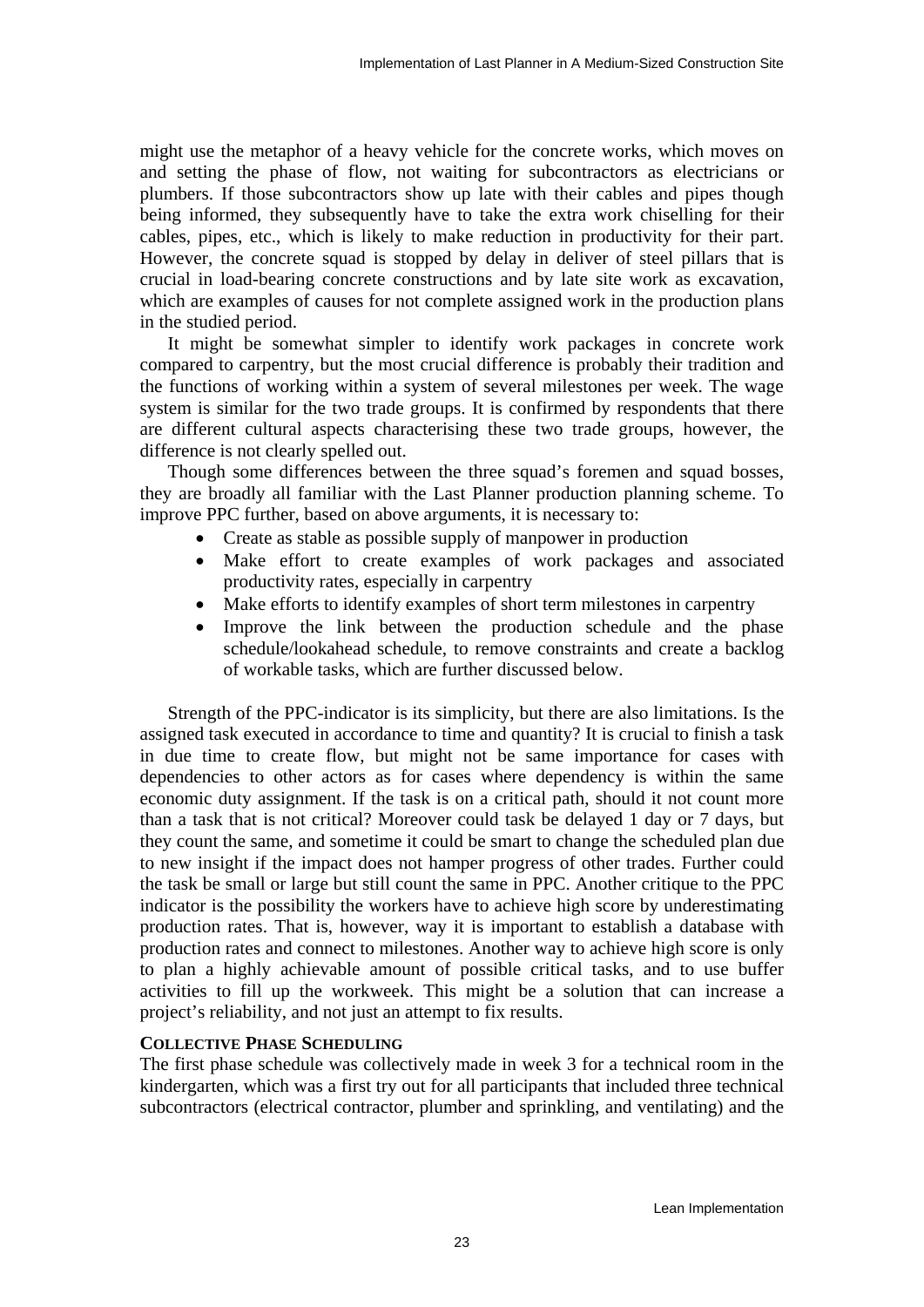general contractor (project manager)<sup>[10](#page-9-0)</sup> who handled carpentry and the work of less central subcontractors, e.g. the painter. It was applied a method of reversed scheduling. Milestones for the technical room was identified, and on a large brown paper on the wall it was drawn a time line between the milestones. It was applied a reversed scheduling technique. Each subcontractor identified backward his work to finish the technical room by writing down the tasks and expected lead time on post-it stickers. One week was defined to be the longest lead time for each task, such that operations with a longer duration were divided or exploded. Each task should be characterized by that it was possible to accomplish it without interfering from other trade specialists. The sequence of the tasks was collectively put in order on the brown wall by considering dependencies and wanted sequence. The process was triggered by question like: What about engineering and design, and do the owner need to make any decisions here?

A review of the process at the end of the planning sessions brought up comments like:

- This was a very good process. The method gives us increased understanding of other professions.
- We (one of the sub-contractors) had thought to make up the plans for this room after the vacation, but then we would have lost activities that better be finished before the vacation.
- We (one of the sub-contractors) would never have remembered all those activities if we were planning individually.
- With this planning process we (one of the sub-contractors) have gone far in also demonstrating the sequence of tasks for other technical rooms

Later it is arranged several joint phase schedule processes applying the same technique as outlined. At one occasion the general project manager had already made up the phase schedule individually a couple of months beforehand, so he thought he might better drop the collective process and gathered the stakeholders around PCprojector images. It took, however, only a few minutes before he shot down the computer and remarked, "This is no longer valid", and arranged for the collective planning process. However, success on this part of implementation, it has later been revealed a serious mistake by one of the subcontractors that later created a bit of extra work.

When a collective phase plan is completed the output is transformed to a computer based Project Management System in which the Gant diagram is central, and added as detailing to the Master Plan (Figure 2). A weak aspect from the praxis so far might, however, be that the dependencies between the different tasks are not kept in the transformation apart from the sequence. There are some dependencies between tasks that should be considered to be collectively defined, especially those between different trades, such that task "A11" conducted by trade-A must be finished before trade-C and -D can start on task "C12" and "D13", and that actual trades must have a meeting before the ceiling is closed and mounted by trade-A. In other words, we are arguing to establish data that might be applied for the Critical Path Method.

By observing progress meetings, data indicate that in future projects it should be considered to include the subcontractor for site work in Last Planner, as it is quite a

 $\overline{a}$ 

<span id="page-9-0"></span> $10$  By mistake the general contractor's carpentry was not represented by its foreman.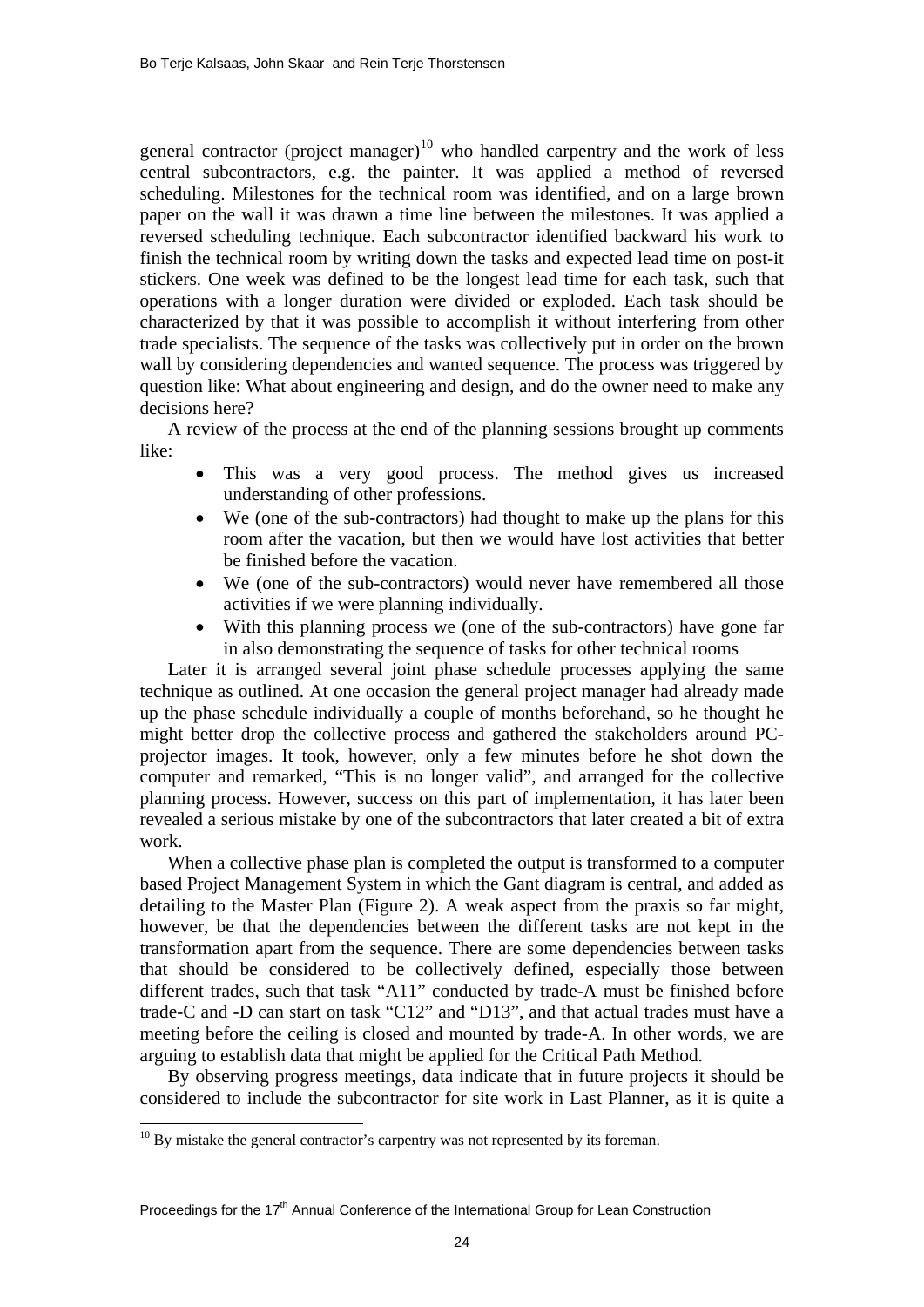few matters to be coordinated between that subcontractor and the plumber, the electrician and the concrete squad at an early stage in the construction work.

## **LOOKAHEAD SCHEDULING**

It was made two lookahead schedules in the pilot case until week 16 covering a three week time period beyond the weekly production plan, six weeks altogether (Figure 4). It was observed that lookahead schedule was not applied at all in the weekly progress schedule meetings for making work ready for flow and for creating a workable backlog.



Figure 4: Lookahead Plan. The First Try Out, Week 02-17

The reasons for not being successfully in application of the lookahead schedule might be twofold. The first reason for the early failure in the lookahead plan process is identified to be insufficient support to the general project manager, who owns the lookahead process, by the resources in the lean construction project. The second and associated reason can be identified to the system, which is illustrated in Figure 4. In a progress meeting with subcontractors and own trades, the lookahead schedule ended up in a kind of vacuum. It did not give much more information than could be retrieved from the phase schedule. What have been on the agenda in the weekly progress meetings are to remove the last obstacles for the production plan the week after. Moreover has the lookahead schedule not being updated frequently and not being applied for the purpose of removing constraints to make work flow.

It is registered a need for the lookahead schedule and a two weeks workable backlog of work, such that it is maintained a link between the coordination that take place in the collective phase schedule work and production planning. For instance, it was recently identified that in production planning for week 18-20, the concrete squad did not have engineering drawings for works to be done in week 19. These were late as the engineering subcontractor had not received design drawings from the architect. Moreover is it one week lead time for iron to be delivered. That is an example of a constraint which ought to be sorted out earlier in the lookahead schedule.

The lookahead schedule template has later been reworked compare to what we started up with, and changes are:

- Adding obstacle analysis to the actual phase schedule (convert the tasks from "should do" to "can do"
- A rework of variables in the obstacle analysis to be a better match and improved functional differentiation between tasks handled in the

 $\overline{a}$ 

<span id="page-10-0"></span> $11$  The one applied so far was a copy from SKANSKA Finland.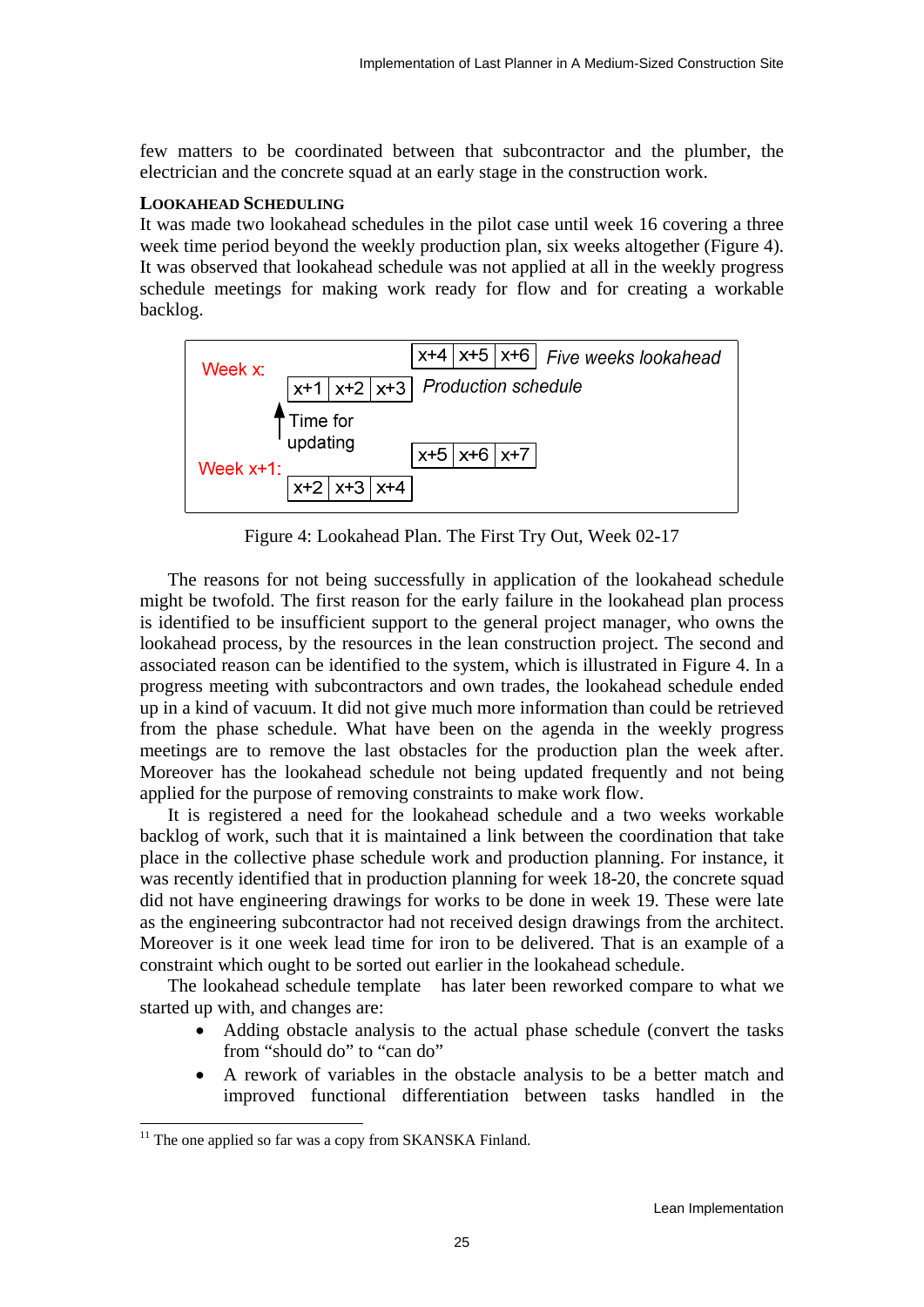lookahead schedule and the more detailed and short time focus in the weekly production plan.

A further possible system improvement is illustrated in Figure 5, which also are more in accordance with Ballard's (2000) intention.



Figure 5: Possible Solution to the Lookahead Challenge

In week "x" the intention is that there are only sound activities for the lookahead in week "x+2" and "x+3". Constraints on this level have been removed. However, more detailed constraints might first be solved by the last planners in connection to the production schedule. Hence, it is necessary to make up some rules for the division of labour between these two levels, of which the lookahead is owned by the general project manager and the different production plans by the actual foremen and bosses. When we move to week " $x+1$ " (Figure 5) week " $x+4$ " is entered into the backlog, and a week " $x+7$ " is entered into the lookahead. For the last entered week the process managed by the general project manager has three weeks to its disposal to clear possible obstacles before the scheduled work can be entered into the backlog.

The third week in the production plan (Figure 5) could, however, be considered to be omitted when the lookahead schedule is properly implemented. It could also be discussed for how long time period the lookahead process should cover. For time being it is registered to be a challenge for the project that the subcontracted architect fails to deliver drawings in due time and communication as well is not working well. This has serious impact for subcontracted consultant engineers who base their work on the architect drawings. From time to time work is done without drawings at all, when possible, or the general contractor's staff is engineering technical solutions which are claimed to be part of the responsibility of the architect. This situation makes it a challenge to clear all constraints before assigned work is entered into the backlog. It appears as an improvement that the architect should be better integrated in

Proceedings for the  $17<sup>th</sup>$  Annual Conference of the International Group for Lean Construction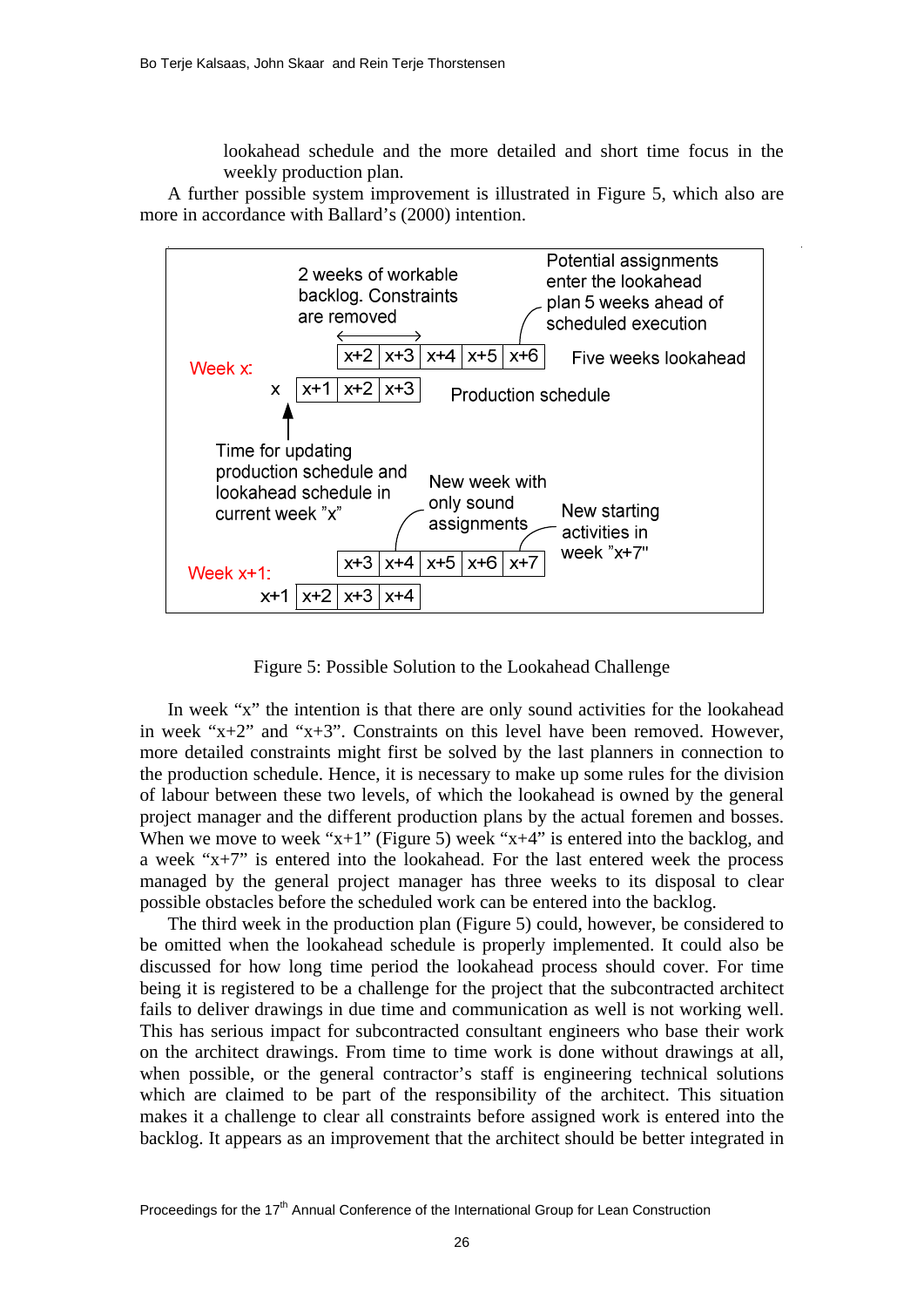the construction project an part of the Last Planner system. Currently is it made up schedules for delivery of drawings, but the schedule seems to live its own life and is rarely updated.

Another challenge is the relationship to the owner, the Municipality of Kristiansand. The client is fronted by a land and building property department, but the users are other actors, and there are unsolved conflicts of interest within the client's organisation, which spill over to the general contractor. The spillover is registered by expressions such as "we do not agree with anything in this plan" during inspection visits by users. The actual representative for the municipality park department in the example had tried to influence the plan such that more space was used for playground and less for parking and roads. As a standard it is made up a client decision schedule in all Skanska projects. In the studied construction case the decision schedule is already outdated, and the client frequently comes up with new solutions which might hamper reliability and progress, hence it appear to be benefits if it is achieved increased discipline by the client and improved integration of the decision schedule in Last Planner. A solution to this has to be close considered but it might be an alternative that the client/owner participates in appropriate phase scheduling processes, which could be used for updating and exploding an early made schedule.

As pointed to above, the general contractor experience that late delivery from the architect is a huge problem in the case. However, that is not well discovered in the way flow of work is measured. The problems are for a large parts solved before they enter the production plan as measured by the PPC-indicator, but still it is a problem as it impose uncertainty and reduce the possibility to select the most productive sequence of work, and could be a source for work that best can be characterized as fire-fighting for actors dependent on the input from the architect, other subcontracted consultants included.

Main input from the architect, consultant engineers and the client could be considered to be included as tasks in the lookahead process, even though it is also part of the constraint analysis. The lookahead plan could then serve as a mean for communication to those parties who clearly need to see how it might hamper progress and costs by not deliver in due time, as they maybe from experience are used to the habit of the general contractor to add extra lead time when making up delivery and decisions plans.

#### **CONCLUSIONS**

The first run is broadly in accordance with the Last Planner concept as outlined by Ballard (2000). It is, however, identified, a need to improve the system related to link the output from the collective phase scheduling to production planning via the lookahead schedule and constraint analysis, which has been mis-conceptualised in the early phase of the project, from which data is gathered.

The most successful part of the implementation study so far is several phase planning processes, in which the technical sub-contractors have been taking active part in the collective organised planning process. It is too early in the project to see if this also leads to improved PPC in production, but it is expected that it will. However, the same quality of coordination is missing for the architect and the subcontractor for site work.

When it comes to identified main difficulties in the implementation process, when putting the focus on improvement, these are found to be: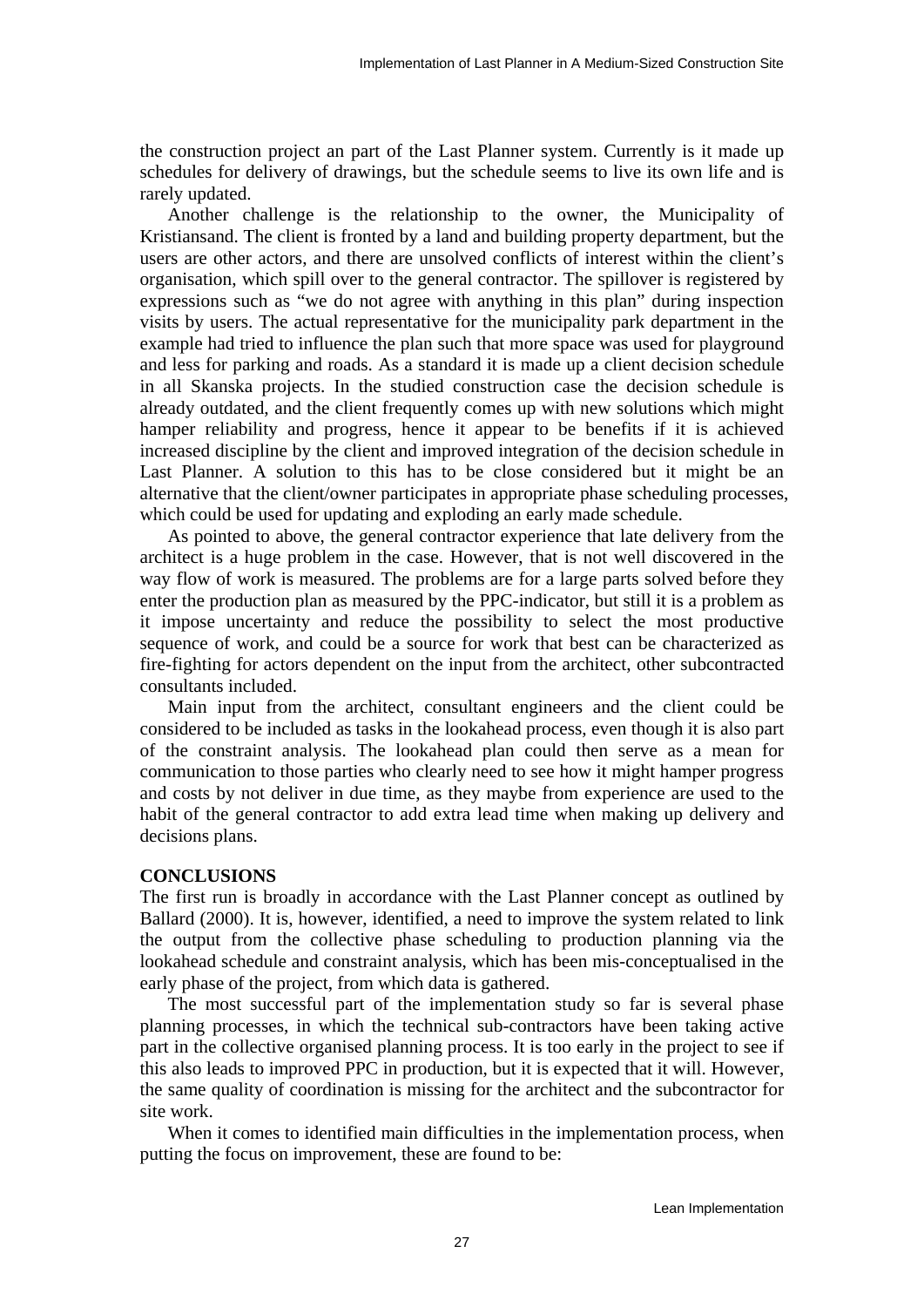- The need for the actors to create as stable as possible supply of manpower in production
- Make effort to create examples of work packages and associated productivity rates, especially in carpentry
- Make efforts to identify examples of short term milestones in carpentry in order to try to impose some of the dynamic revealed in the concrete squad
- Improve the link between the production schedule and the phase schedule/lookahead schedule, to remove constraints and create a backlog of workable tasks
- Consider the possibility to also include the main subcontractors' production schedules in Last Planner
- Include also the subcontractor for excavation and grading in phase planning when appropriate
- Include dependencies between trades in the collective phase scheduling in order to simulate the critical path.
- Make efforts to include the subcontracted architect in the Last Planner concept, which appears to be a serious obstacle to achieve control of time and probably cost. The architect might join the phase scheduling process, so that he can be more involved and committed and see the whole picture. Also improved processes with the owner should be considered from the same reason.
- Consider to supplement the PPC indicator with other flow indicators. May be in particular considering measurement of constraint release in the lookahead schedule. Continues learning is also an aspect to be considered for measurement.
- Elaborate the possibility of including quality, risk and cost management aspects in the Last Planner concept.

# **FURTHER STUDY**

The need for further study follows from the listed improvement aspects above, but we will emphasise the challenge related to the relationship between the architect, general contractor and the owner. What are the lessons to be learned? The architect became an agent to the current owner at the idea phase in the project, and when the general contractor was appointed, the architect became the agent (as in principal agent theory) for the general contractor and paid by him. The architect initial contract was fixed, and the payments are still being organized by the owner. So the general contractor does not have a possibility to stop payment as a mean to force the architect to deliver his work. This is a case where asymmetric information and opportunistic behaviour is prevalent and for which the principal agent theory could be applied for analysis purpose, and may be for suggesting future sound contractual relationships (Askildsen and Kalsaas 2009).

In refining this paper we would also like to address the difference between Last Planner and the traditional SKANSKA approach in project management.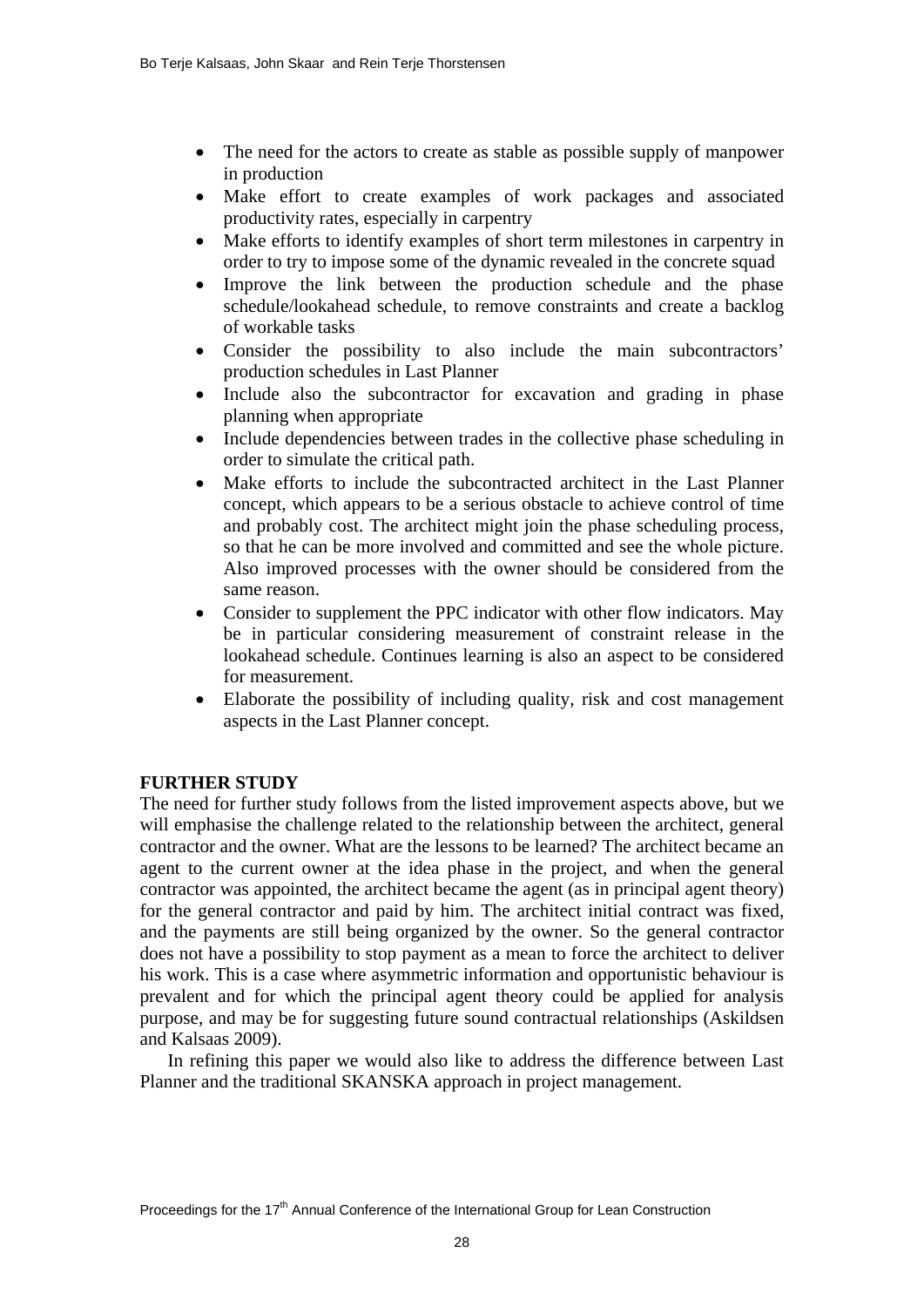## **ACKNOWLEDGMENTS**

In this project we are strongly dependent on cooperation with a number of professionals in the Skanska Havlimyra project who meets us and the lean construction project with a proactive attitude. Thank you to the general contractors project manager Erik Sandnes, carpenter boss Terje Vatne, concrete foreman Olaf Bergskås, carpenter foreman Odd Arne Fladstad, carpenter foreman Leonard Arne Hovden, concrete foreman Ivar Upsahl, concrete foreman Bent Trygve Hansen, carpenter boss Torben Johansen and engineering coordinator Inge Føreland - all from Skanska. From the same reason thank you also to subproject manager electro Ole Myklebost and boss electro Amund Mehren, subproject manager plumbing and sprinkling Bjørgulf Bjørnarå and boss plumbing and sprinkling Morten Omdal, and subcontract manager ventilating Jøel Klatran. Finally thank you to Byggkostnadsprogrammet for their financial support.

## **REFERENCES**

- Askildsen, T.C. and Kalsaas, B.T. (2009). Relasjoner og avhengigheter mellom bedrifter som handler med hverandre. In Kalsaas (Ed.) *Ledelse av verdikjeder. Strategi, design og konkurranseevne*. Trondheim: Tapir Akademiske Forlag.
- Ballard, H.G. (2000). *The last planner system of production control*. Doctoral thesis, School of Civil Engineering, Faculty of Engineering, The University of Birmingham
- Ballard, G. and Howell, G. (1997). Shielding Production: An Essential Step in Production Control. *Journal of Construction Engineering and Management, 124* (1), 11-17
- Formoso (2006). SUMMARY QUESTIONS FOR DISCUSSION, STUDY AND FUTURE RESEARCH, IGLC-14, July 2006, Santiago, Chile
- Koskela, L. Howell, G, Ballard, G and Tommelein, I.D. (2002). The Foundation of Lean Construction. In Best, T. and de Valence, G. (Eds.) *Design and Construction: Building in Value*. Nee York: Butterworth-Heinemann
- Koskela, L. (2000). *An exploration towards a production theory and its application to construction*. VTT publications 408, VTT Building Technology, Technical research centre of Finland

Reason og Bradbury (2001). *Handbook of Action Research*. London: Sage.

- Salem, O., ASCE, M., Solomon, J., Genaidy, A., Minkarah, I., ASCE, M. (2006). Lean Construction: From Theory to Implementation. *Journal of Management in Engineering*, October, ASCE
- Womack, J. P., D. T. Jones, D. Roose (1990). *The Machine that changed the World*. New York: Macmillian Publishing Company